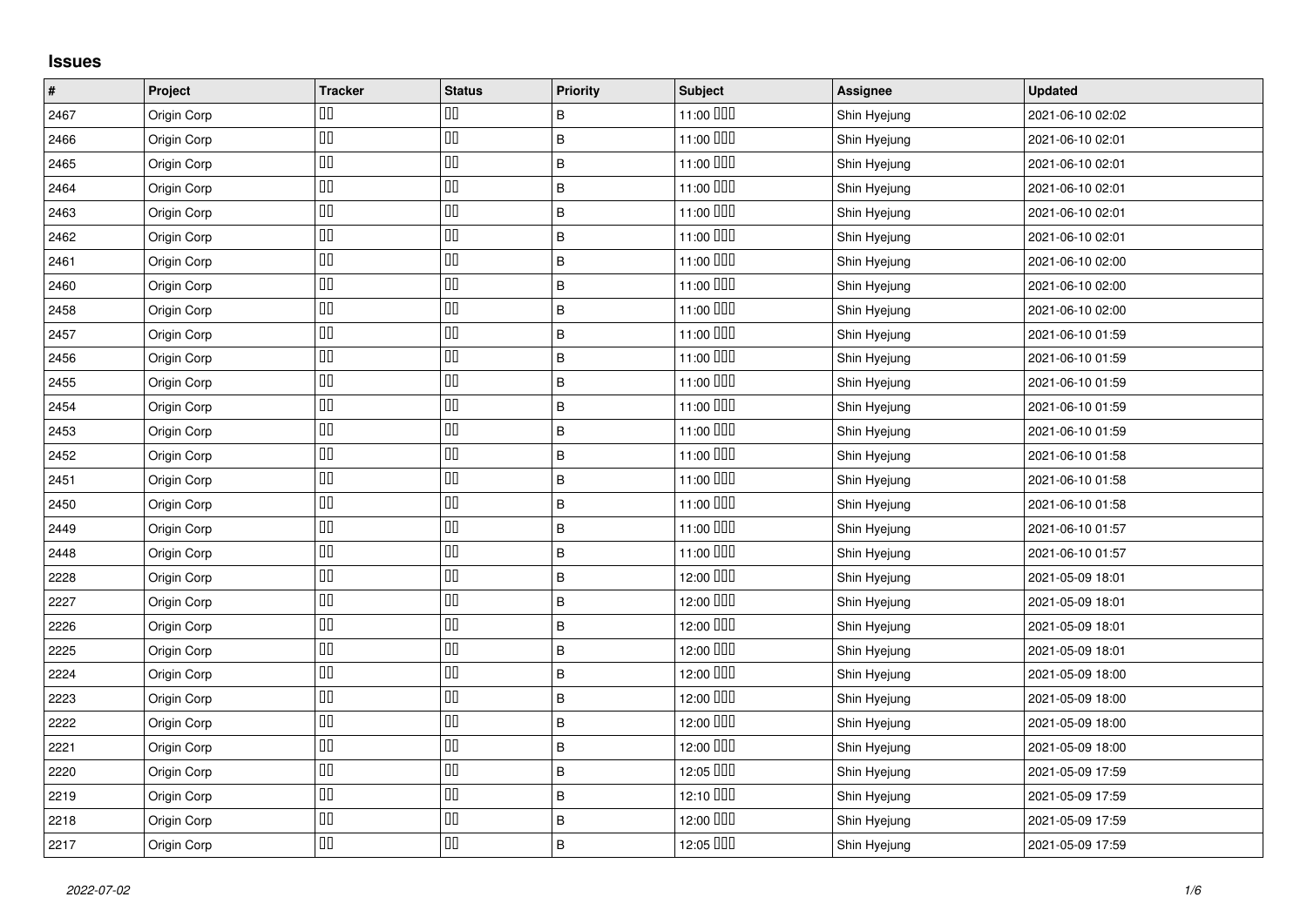| $\pmb{\#}$ | Project     | <b>Tracker</b> | <b>Status</b> | <b>Priority</b> | <b>Subject</b> | <b>Assignee</b>   | <b>Updated</b>   |
|------------|-------------|----------------|---------------|-----------------|----------------|-------------------|------------------|
| 2216       | Origin Corp | ◫▯             | 00            | В               | 12:00 DDD      | Shin Hyejung      | 2021-05-09 17:58 |
| 2215       | Origin Corp | OO             | $\Box\Box$    | $\sf B$         | 12:05 000      | Shin Hyejung      | 2021-05-09 17:58 |
| 2214       | Origin Corp | $\Box\Box$     | $\Box\Box$    | B               | 12:00 DDD      | Shin Hyejung      | 2021-05-09 17:58 |
| 2213       | Origin Corp | ◫▯             | $\Box\Box$    | $\sf B$         | 12:00 DDD      | Shin Hyejung      | 2021-05-09 17:57 |
| 2212       | Origin Corp | OO             | $\Box\Box$    | $\sf B$         | 12:05 000      | Shin Hyejung      | 2021-05-09 17:57 |
| 2211       | Origin Corp | OO             | $\Box\Box$    | B               | 12:00 DDD      | Shin Hyejung      | 2021-05-09 12:09 |
| 2210       | Origin Corp | 00             | 00            | $\sf B$         | 12:00 OUD      | Shin Hyejung      | 2021-05-09 12:08 |
| 2209       | Origin Corp | OO             | $\Box\Box$    | B               | 12:00 DDD      | Shin Hyejung      | 2021-05-09 12:08 |
| 2206       | Origin Corp | OΟ             | $\Box\Box$    | $\sf B$         | 12:10 DDD      | Shin Hyejung      | 2021-05-09 12:04 |
| 2205       | Origin Corp | OO             | $\Box\Box$    | $\sf B$         | 12:05 000      | Shin Hyejung      | 2021-05-09 12:03 |
| 2003       | Origin Corp | OO             | $\Box\Box$    | B               | 12:00 OUD      | <b>Bae Seoeun</b> | 2021-04-08 16:05 |
| 2002       | Origin Corp | 00             | $\Box\Box$    | B               | 12:00 OUD      | Bae Seoeun        | 2021-04-08 16:04 |
| 2001       | Origin Corp | 00             | $\Box\Box$    | $\sf B$         | 12:00 DDD      | Bae Seoeun        | 2021-04-08 16:04 |
| 2000       | Origin Corp | ◫▯             | $\Box\Box$    | $\sf B$         | 12:00 DDD      | Bae Seoeun        | 2021-04-08 16:04 |
| 1999       | Origin Corp | OO             | $\Box\Box$    | $\sf B$         | 12:00 OUD      | Bae Seoeun        | 2021-04-08 16:04 |
| 1998       | Origin Corp | $\Box\Box$     | $\Box\Box$    | B               | 12:05 000      | Bae Seoeun        | 2021-04-08 16:03 |
| 1997       | Origin Corp | 00             | $\Box\Box$    | $\sf B$         | 12:00 DDD      | Bae Seoeun        | 2021-04-08 16:03 |
| 1996       | Origin Corp | OΟ             | $\Box\Box$    | $\sf B$         | 12:05 000      | Bae Seoeun        | 2021-04-08 16:03 |
| 1995       | Origin Corp | OO             | $\Box\Box$    | B               | 12:00 DDD      | Bae Seoeun        | 2021-04-08 16:02 |
| 1994       | Origin Corp | 00             | $\Box\Box$    | B               | 12:00 OUD      | Bae Seoeun        | 2021-04-08 16:02 |
| 1993       | Origin Corp | OO             | $\Box\Box$    | B               | 12:10 DDD      | Bae Seoeun        | 2021-04-08 16:02 |
| 1992       | Origin Corp | ◫▯             | $\Box\Box$    | $\sf B$         | 12:15 000      | Bae Seoeun        | 2021-04-08 16:01 |
| 1991       | Origin Corp | OO             | $\Box\Box$    | $\sf B$         | 12:00 DDD      | Bae Seoeun        | 2021-04-08 16:01 |
| 1990       | Origin Corp | OO             | $\Box\Box$    | $\sf B$         | 12:05 OOO      | Bae Seoeun        | 2021-04-08 16:01 |
| 1989       | Origin Corp | $\Box\Box$     | $\Box\Box$    | $\sf B$         | 12:00 DDD      | Bae Seoeun        | 2021-04-08 16:00 |
| 1988       | Origin Corp | 00             | $\Box\Box$    | B               | 12:05 OOO      | Bae Seoeun        | 2021-04-08 16:00 |
| 1987       | Origin Corp | OO             | $\Box\Box$    | B               | 12:05 000      | Bae Seoeun        | 2021-04-08 16:00 |
| 1986       | Origin Corp | $\Box\Box$     | 00            | B               | 12:00 OOO      | Bae Seoeun        | 2021-04-08 16:00 |
| 1985       | Origin Corp | $\Box\Box$     | 00            | B               | 12:05 OOO      | Bae Seoeun        | 2021-04-08 15:59 |
| 1984       | Origin Corp | OO             | 00            | B               | 12:00 DDD      | Bae Seoeun        | 2021-04-08 15:59 |
| 1983       | Origin Corp | 00             | 00            | B               | 12:10 DDD      | Bae Seoeun        | 2021-04-08 15:59 |
| 1982       | Origin Corp | $\Box\Box$     | 00            | $\sf B$         | 12:05 OOO      | Bae Seoeun        | 2021-04-08 15:58 |
| 1958       | Origin Corp | 00             | 00            | $\sf B$         | 12:00 OUD      | Shin Hyejung      | 2021-04-08 14:05 |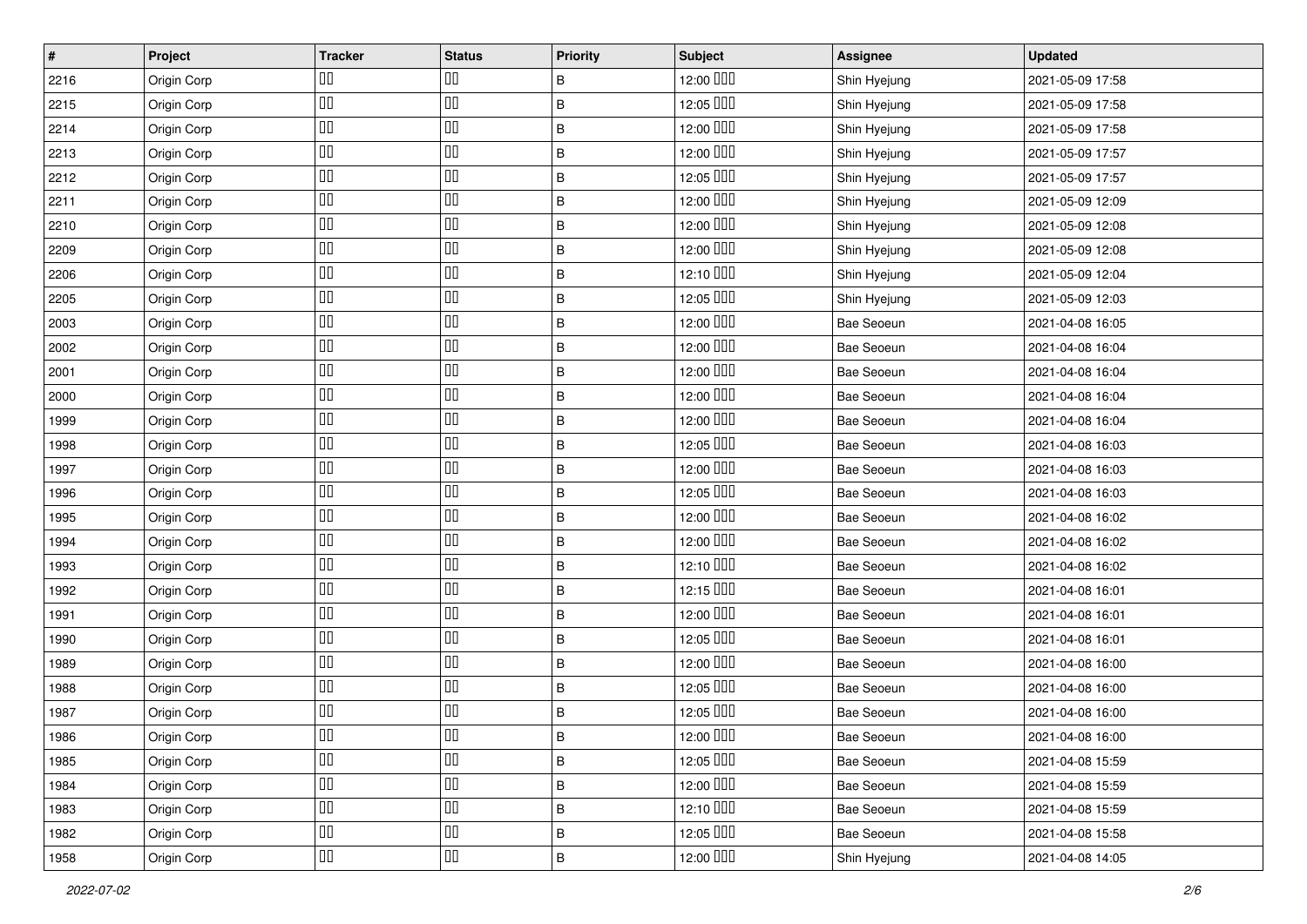| $\pmb{\#}$ | Project     | <b>Tracker</b> | <b>Status</b> | <b>Priority</b> | <b>Subject</b> | <b>Assignee</b> | <b>Updated</b>   |
|------------|-------------|----------------|---------------|-----------------|----------------|-----------------|------------------|
| 1957       | Origin Corp | ◫▯             | 00            | В               | 12:05 OOO      | Shin Hyejung    | 2021-04-08 14:05 |
| 1956       | Origin Corp | 00             | $\Box\Box$    | $\sf B$         | 12:00 DDD      | Shin Hyejung    | 2021-04-08 14:05 |
| 1955       | Origin Corp | $\Box\Box$     | $\Box\Box$    | B               | 12:05 OOO      | Shin Hyejung    | 2021-04-08 14:04 |
| 1954       | Origin Corp | ◫▯             | $\Box\Box$    | $\sf B$         | 11:55 000      | Shin Hyejung    | 2021-04-08 14:04 |
| 1953       | Origin Corp | OO             | $\Box\Box$    | $\sf B$         | 11:55 000      | Shin Hyejung    | 2021-04-08 14:04 |
| 1952       | Origin Corp | OO             | $\Box\Box$    | B               | 11:50 DDD      | Shin Hyejung    | 2021-04-08 14:03 |
| 1951       | Origin Corp | $\Box$         | $\Box\Box$    | B               | 11:55 000      | Shin Hyejung    | 2021-04-08 14:03 |
| 1950       | Origin Corp | OO             | $\Box\Box$    | B               | 12:00 DDD      | Shin Hyejung    | 2021-04-08 14:03 |
| 1949       | Origin Corp | OΟ             | $\Box\Box$    | $\sf B$         | 12:05 000      | Shin Hyejung    | 2021-04-08 14:02 |
| 1948       | Origin Corp | OO             | $\Box\Box$    | $\sf B$         | 12:00 DDD      | Shin Hyejung    | 2021-04-08 14:02 |
| 1947       | Origin Corp | OO             | $\Box\Box$    | B               | 11:50 000      | Shin Hyejung    | 2021-04-08 14:01 |
| 1946       | Origin Corp | 00             | $\Box\Box$    | B               | 11:55 000      | Shin Hyejung    | 2021-04-08 14:01 |
| 1945       | Origin Corp | ◫▯             | $\Box\Box$    | $\sf B$         | 12:00 DDD      | Shin Hyejung    | 2021-04-08 14:00 |
| 1944       | Origin Corp | ◫▯             | $\Box\Box$    | $\sf B$         | 12:05 000      | Shin Hyejung    | 2021-04-08 14:00 |
| 1943       | Origin Corp | OO             | $\Box\Box$    | $\sf B$         | 12:00 DDD      | Shin Hyejung    | 2021-04-08 13:59 |
| 1942       | Origin Corp | $\Box\Box$     | $\Box\Box$    | B               | 12:00 DDD      | Shin Hyejung    | 2021-04-08 13:54 |
| 1941       | Origin Corp | 00             | $\Box\Box$    | B               | 11:55 000      | Shin Hyejung    | 2021-04-08 13:54 |
| 1940       | Origin Corp | 00             | $\Box\Box$    | $\sf B$         | 12:00 OUD      | Shin Hyejung    | 2021-04-08 16:25 |
| 1939       | Origin Corp | 00             | $\Box\Box$    | B               | 12:05 000      | Shin Hyejung    | 2021-04-08 13:53 |
| 1938       | Origin Corp | 00             | $\Box\Box$    | B               | 12:03 000      | Shin Hyejung    | 2021-04-08 13:53 |
| 1937       | Origin Corp | 00             | $\Box\Box$    | B               | 12:00 DDD      | Shin Hyejung    | 2021-04-08 13:52 |
| 2486       | Origin Corp | ◫▯             | $\Box\Box$    | $\sf B$         | 18:00 DDD      | Shin Hyejung    | 2021-06-10 02:07 |
| 2485       | Origin Corp | OO             | $\Box\Box$    | $\sf B$         | 18:00 DDD      | Shin Hyejung    | 2021-06-10 02:06 |
| 2484       | Origin Corp | OO             | $\Box\Box$    | $\sf B$         | 18:00 DDD      | Shin Hyejung    | 2021-06-10 02:06 |
| 2483       | Origin Corp | 00             | $\Box\Box$    | $\sf B$         | 18:00 DDD      | Shin Hyejung    | 2021-06-10 02:06 |
| 2482       | Origin Corp | 00             | $\Box\Box$    | B               | 18:00 DDD      | Shin Hyejung    | 2021-06-10 02:06 |
| 2481       | Origin Corp | 00             | $\Box\Box$    | B               | 18:00 DDD      | Shin Hyejung    | 2021-06-10 02:06 |
| 2480       | Origin Corp | $\Box\Box$     | 00            | B               | 18:00 DOI      | Shin Hyejung    | 2021-06-10 02:05 |
| 2479       | Origin Corp | $\Box\Box$     | 00            | B               | 18:00 DDD      | Shin Hyejung    | 2021-06-10 02:05 |
| 2478       | Origin Corp | OO             | 00            | B               | 18:00 DDD      | Shin Hyejung    | 2021-06-10 02:05 |
| 2477       | Origin Corp | 00             | 00            | B               | 18:00 DDD      | Shin Hyejung    | 2021-06-10 02:05 |
| 2476       | Origin Corp | $\Box\Box$     | 00            | $\sf B$         | 18:00 OUD      | Shin Hyejung    | 2021-06-10 02:05 |
| 2475       | Origin Corp | 00             | 00            | $\sf B$         | 18:00 OUD      | Shin Hyejung    | 2021-06-10 02:04 |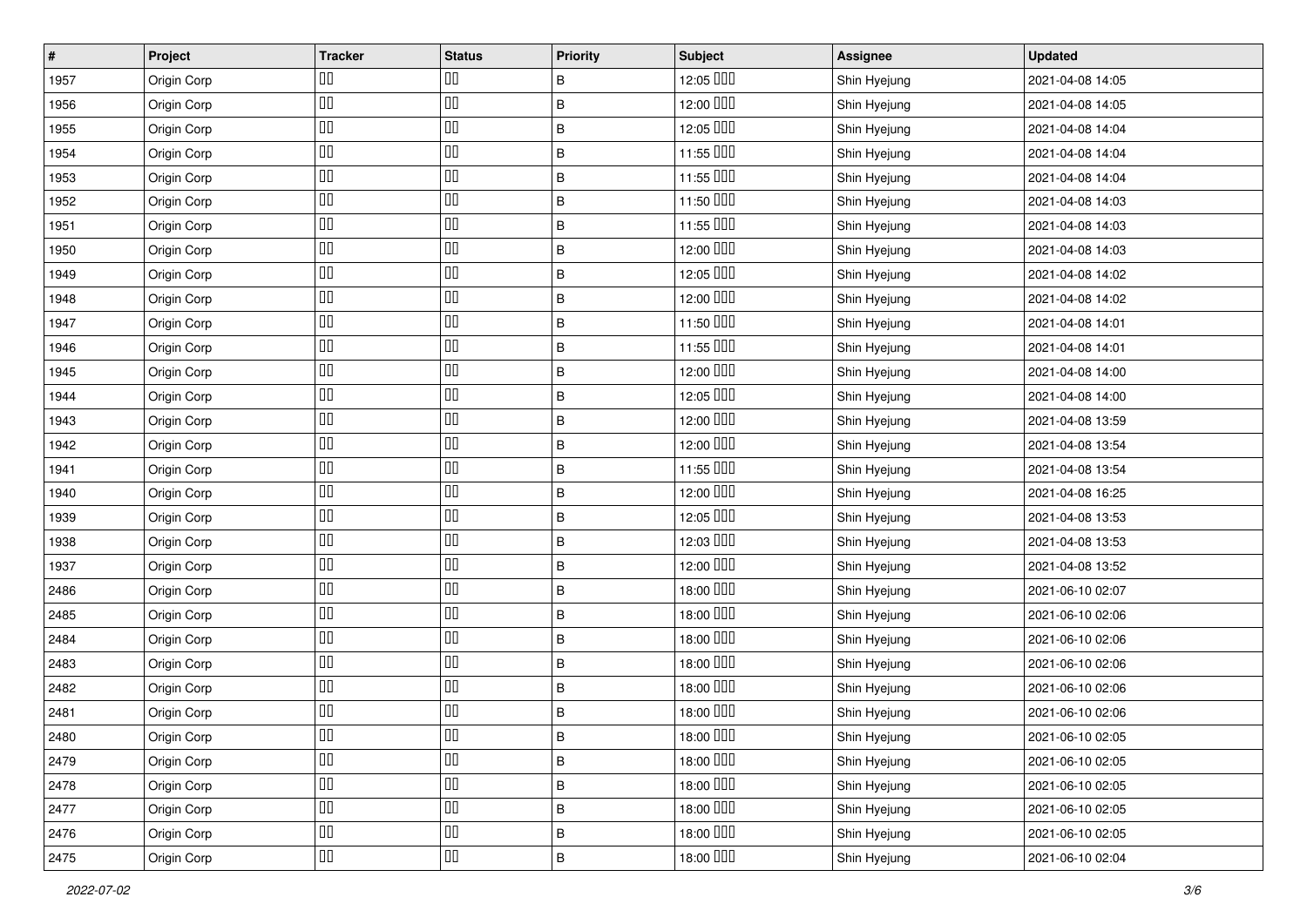| $\vert$ # | Project     | <b>Tracker</b> | <b>Status</b> | <b>Priority</b> | Subject   | <b>Assignee</b> | <b>Updated</b>   |
|-----------|-------------|----------------|---------------|-----------------|-----------|-----------------|------------------|
| 2474      | Origin Corp | 00             | OO            | В               | 18:00 DOD | Shin Hyejung    | 2021-06-10 02:04 |
| 2473      | Origin Corp | ◫              | OO            | B               | 18:00 000 | Shin Hyejung    | 2021-06-10 02:04 |
| 2472      | Origin Corp | ◫              | $\Box\Box$    | B               | 18:00 000 | Shin Hyejung    | 2021-06-10 02:04 |
| 2471      | Origin Corp | ◫              | $\Box\Box$    | B               | 18:00 DDD | Shin Hyejung    | 2021-06-10 02:04 |
| 2470      | Origin Corp | ◫              | $\Box$        | $\sf B$         | 18:00 000 | Shin Hyejung    | 2021-06-10 02:04 |
| 2469      | Origin Corp | ◫▯             | $\Box\Box$    | $\sf B$         | 18:00 000 | Shin Hyejung    | 2021-06-10 02:03 |
| 2468      | Origin Corp | ◫              | 吅             | B               | 18:00 DDD | Shin Hyejung    | 2021-06-10 02:03 |
| 2248      | Origin Corp | ◫              | $\Box$        | B               | 18:00 DDD | Shin Hyejung    | 2021-05-09 18:07 |
| 2247      | Origin Corp | ◫▯             | $\Box\Box$    | $\sf B$         | 18:00 000 | Shin Hyejung    | 2021-05-09 18:07 |
| 2246      | Origin Corp | ᅃ              | OO            | $\sf B$         | 18:00 000 | Shin Hyejung    | 2021-05-09 18:07 |
| 2245      | Origin Corp | ◫▯             | $\Box\Box$    | B               | 18:00 DDD | Shin Hyejung    | 2021-05-09 18:06 |
| 2244      | Origin Corp | ◫              | $\Box$        | $\sf B$         | 18:00 000 | Shin Hyejung    | 2021-05-09 18:06 |
| 2243      | Origin Corp | ◫              | $\Box$        | $\sf B$         | 18:00 DDD | Shin Hyejung    | 2021-05-09 18:06 |
| 2242      | Origin Corp | ◫▯             | $\Box\Box$    | B               | 18:00 000 | Shin Hyejung    | 2021-05-09 18:06 |
| 2241      | Origin Corp | ᅃ              | $\Box$        | B               | 18:00 000 | Shin Hyejung    | 2021-05-09 18:05 |
| 2240      | Origin Corp | 00             | $\Box\Box$    | B               | 18:00 000 | Shin Hyejung    | 2021-05-09 18:05 |
| 2239      | Origin Corp | ◫              | $\Box\Box$    | B               | 18:00 DDD | Shin Hyejung    | 2021-05-09 18:05 |
| 2238      | Origin Corp | ᅃ              | $\Box$        | $\sf B$         | 18:00 DDD | Shin Hyejung    | 2021-05-09 18:05 |
| 2237      | Origin Corp | ◫              | $\Box$        | $\sf B$         | 18:00 000 | Shin Hyejung    | 2021-05-09 18:04 |
| 2236      | Origin Corp | ᅃ              | OO            | $\, {\sf B}$    | 18:00 000 | Shin Hyejung    | 2021-05-09 18:04 |
| 2235      | Origin Corp | ◫              | $\Box$        | B               | 18:00 DDD | Shin Hyejung    | 2021-05-09 18:04 |
| 2234      | Origin Corp | ◫▯             | $\Box\Box$    | $\sf B$         | 18:00 DDD | Shin Hyejung    | 2021-05-09 18:03 |
| 2233      | Origin Corp | ◫              | $\Box$        | $\sf B$         | 18:00 DDD | Shin Hyejung    | 2021-05-09 18:03 |
| 2232      | Origin Corp | ◫▯             | $\Box$        | B               | 18:00 DDD | Shin Hyejung    | 2021-05-09 18:03 |
| 2231      | Origin Corp | ◫              | $\Box$        | $\sf B$         | 18:00 000 | Shin Hyejung    | 2021-05-09 18:03 |
| 2230      | Origin Corp | ◫▯             | $\Box$        | B               | 18:00 DDD | Shin Hyejung    | 2021-05-09 18:02 |
| 2229      | Origin Corp | ◫              | $\Box\Box$    | $\sf B$         | 18:00 DDD | Shin Hyejung    | 2021-05-09 18:02 |
| 2208      | Origin Corp | OO             | 00            | $\sf B$         | 19:10 000 | Shin Hyejung    | 2021-05-09 12:06 |
| 2207      | Origin Corp | $\Box\Box$     | $\Box\Box$    | B               | 19:05 OOO | Shin Hyejung    | 2021-05-09 12:05 |
| 2025      | Origin Corp | $\Box\Box$     | $\Box\Box$    | $\sf B$         | 19:00 DDD | Bae Seoeun      | 2021-04-08 16:10 |
| 2024      | Origin Corp | ᅃ              | OO            | B               | 19:00 DDD | Bae Seoeun      | 2021-04-08 16:10 |
| 2023      | Origin Corp | 00             | $\Box$        | $\sf B$         | 19:00 OOO | Bae Seoeun      | 2021-04-08 16:10 |
| 2022      | Origin Corp | OO             | 吅             | $\, {\bf B}$    | 19:00 DDD | Bae Seoeun      | 2021-04-08 16:10 |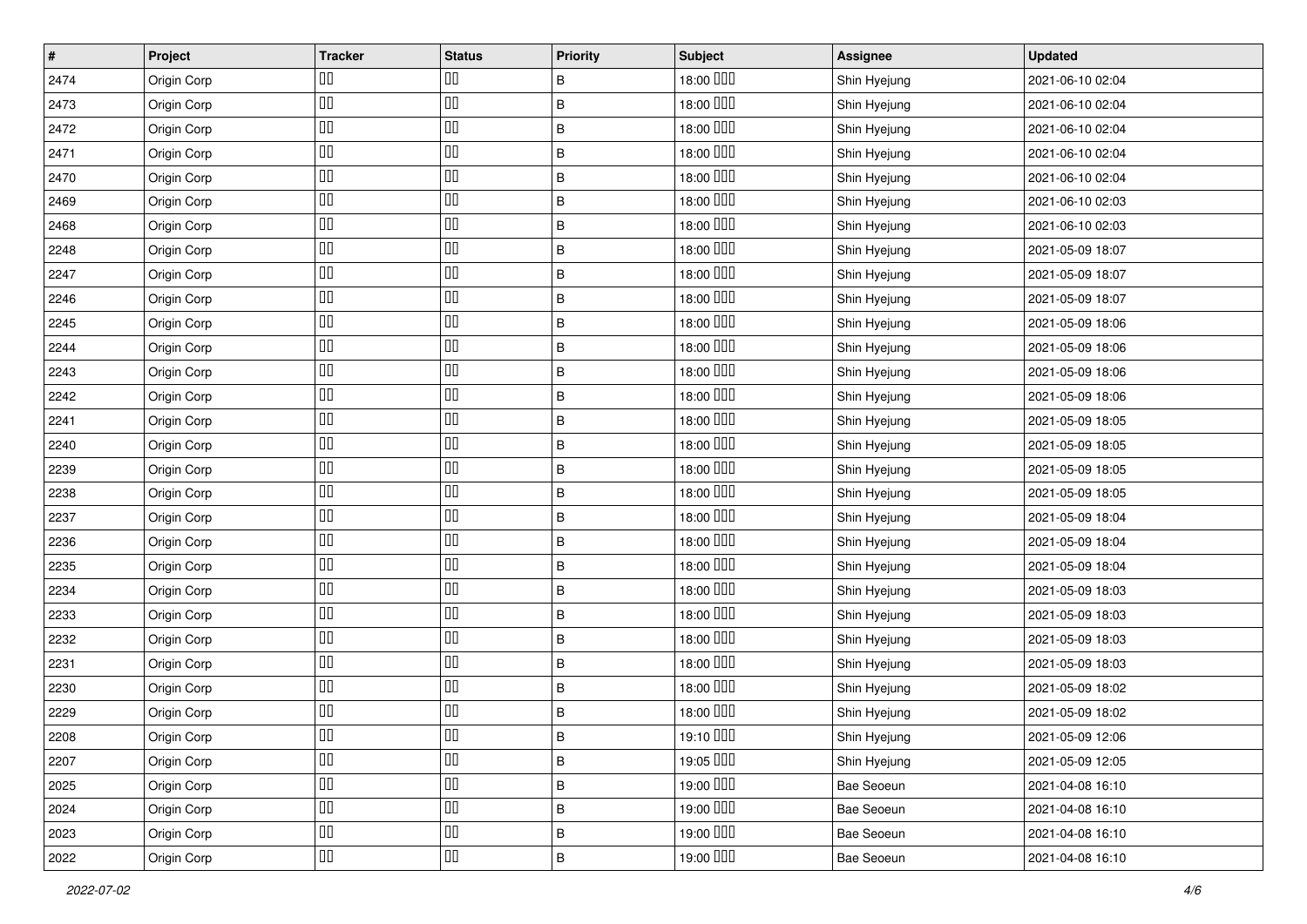| $\vert$ # | Project     | <b>Tracker</b> | <b>Status</b> | <b>Priority</b> | Subject   | <b>Assignee</b> | <b>Updated</b>   |
|-----------|-------------|----------------|---------------|-----------------|-----------|-----------------|------------------|
| 2021      | Origin Corp | ◫▯             | OO            | В               | 19:00 000 | Bae Seoeun      | 2021-04-08 16:09 |
| 2020      | Origin Corp | ◫              | $\Box\Box$    | $\sf B$         | 19:05 000 | Bae Seoeun      | 2021-04-08 16:11 |
| 2019      | Origin Corp | ◫              | $\Box$        | B               | 19:10 000 | Bae Seoeun      | 2021-04-08 16:11 |
| 2018      | Origin Corp | ◫              | $\Box\Box$    | $\sf B$         | 19:05 000 | Bae Seoeun      | 2021-04-08 16:12 |
| 2017      | Origin Corp | 00             | $\Box$        | $\sf B$         | 19:05 000 | Bae Seoeun      | 2021-04-08 16:12 |
| 2016      | Origin Corp | ◫              | $\Box$        | B               | 19:00 000 | Bae Seoeun      | 2021-04-08 16:08 |
| 2015      | Origin Corp | ◫              | $\Box$        | B               | 19:05 000 | Bae Seoeun      | 2021-04-08 16:12 |
| 2014      | Origin Corp | ◫              | $\Box\Box$    | $\sf B$         | 19:05 000 | Bae Seoeun      | 2021-04-08 16:13 |
| 2013      | Origin Corp | ◫▯             | $\Box\Box$    | $\sf B$         | 18:55 000 | Bae Seoeun      | 2021-04-08 16:13 |
| 2012      | Origin Corp | 00             | OO            | $\sf B$         | 19:05 000 | Bae Seoeun      | 2021-04-08 16:14 |
| 2011      | Origin Corp | OO             | $\Box$        | $\sf B$         | 19:00 000 | Bae Seoeun      | 2021-04-08 16:07 |
| 2010      | Origin Corp | ◫              | $\Box\Box$    | $\sf B$         | 19:05 000 | Bae Seoeun      | 2021-04-08 16:14 |
| 2009      | Origin Corp | 00             | $\Box$        | $\sf B$         | 19:05 000 | Bae Seoeun      | 2021-04-08 16:14 |
| 2008      | Origin Corp | ◫▯             | $\Box$        | $\sf B$         | 19:00 000 | Bae Seoeun      | 2021-04-08 16:06 |
| 2007      | Origin Corp | ᅃ              | OO            | $\sf B$         | 19:05 000 | Bae Seoeun      | 2021-04-08 16:15 |
| 2006      | Origin Corp | ◫              | $\Box\Box$    | B               | 19:00 000 | Bae Seoeun      | 2021-04-08 16:06 |
| 2005      | Origin Corp | ◫▯             | $\Box\Box$    | B               | 19:05 000 | Bae Seoeun      | 2021-04-08 16:15 |
| 2004      | Origin Corp | ◫              | $\Box$        | $\sf B$         | 19:05 000 | Bae Seoeun      | 2021-04-08 16:15 |
| 1981      | Origin Corp | ◫              | $\Box\Box$    | B               | 19:50 OOO | Shin Hyejung    | 2021-04-08 15:57 |
| 1980      | Origin Corp | ◫              | $\Box\Box$    | B               | 19:40 000 | Shin Hyejung    | 2021-04-08 15:56 |
| 1979      | Origin Corp | ◫              | $\Box\Box$    | B               | 20:00 000 | Shin Hyejung    | 2021-04-08 15:56 |
| 1978      | Origin Corp | ◫▯             | $\Box\Box$    | $\sf B$         | 19:10 000 | Shin Hyejung    | 2021-04-08 15:55 |
| 1977      | Origin Corp | ◫              | $\Box\Box$    | $\sf B$         | 19:00 000 | Shin Hyejung    | 2021-04-08 15:55 |
| 1976      | Origin Corp | ◫▯             | OO            | $\sf B$         | 19:05 000 | Shin Hyejung    | 2021-04-08 15:54 |
| 1975      | Origin Corp | ◫              | $\Box\Box$    | $\sf B$         | 19:20 000 | Shin Hyejung    | 2021-04-08 15:54 |
| 1974      | Origin Corp | ᅃ              | $\Box$        | B               | 19:10 DDD | Shin Hyejung    | 2021-04-08 15:54 |
| 1973      | Origin Corp | 00             | $\Box\Box$    | $\sf B$         | 19:05 000 | Shin Hyejung    | 2021-04-08 15:53 |
| 1972      | Origin Corp | OO             | $\Box\Box$    | $\sf B$         | 19:00 OOO | Shin Hyejung    | 2021-04-08 15:53 |
| 1971      | Origin Corp | $\Box\Box$     | $\Box\Box$    | B               | 19:05 OOO | Shin Hyejung    | 2021-04-08 15:52 |
| 1970      | Origin Corp | OO             | $\Box\Box$    | $\, {\bf B}$    | 18:55 000 | Shin Hyejung    | 2021-04-08 15:52 |
| 1969      | Origin Corp | ◫              | $\Box$        | $\, {\bf B}$    | 18:55 000 | Shin Hyejung    | 2021-04-08 15:51 |
| 1968      | Origin Corp | $\Box\Box$     | $\Box\Box$    | $\, {\bf B}$    | 19:00 OOO | Shin Hyejung    | 2021-04-08 14:15 |
| 1967      | Origin Corp | OO             | $\Box\Box$    | $\sf B$         | 19:05 000 | Shin Hyejung    | 2021-04-08 14:15 |